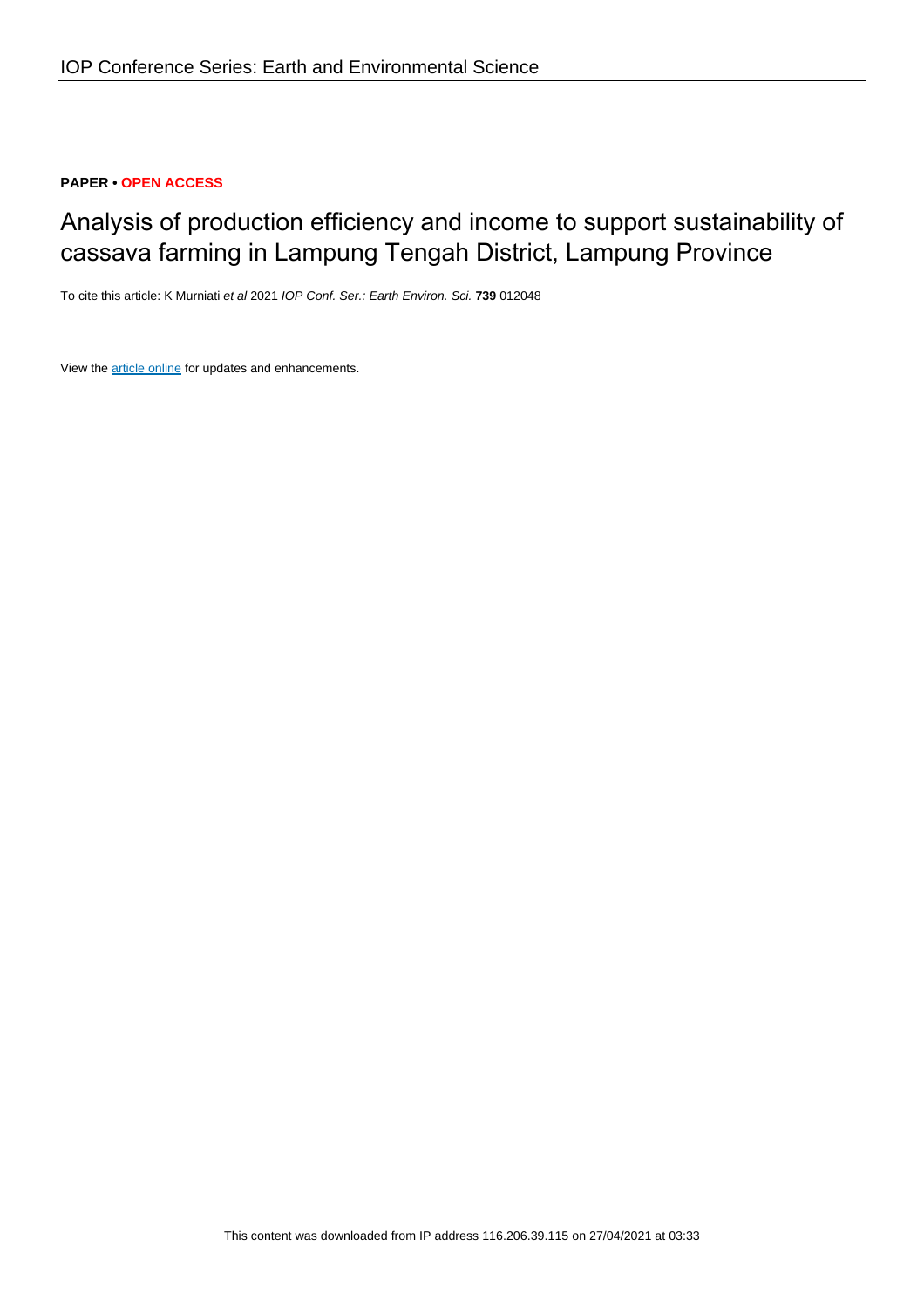## **Analysis of production efficiency and income to support sustainability of cassava farming in Lampung Tengah District, Lampung Province**

#### $\mathbf{M}$ urniati  $\mathbf{K}^1,\mathbf{W}$  A Zakaria $^1,\mathbf{T}$  Endaryanto $^1,$  and  $\mathbf{L}\mathbf{S}\mathbf{M}$  Indah $^1$

<sup>1</sup>Department of Agribusiness, Faculty of Agriculture, University of Lampung, Jl. Prof. Dr. Soemantri Brojonegoro No. 1 Bandar Lampung 35141, Telp 089611147335.

E-mail: ktut.murniati@fp.unila.ac.id

**Abstract**. This study aims to analyze the efficiency of production, income, and sustainability of cassava farmers revenue in Lampung Tengah Regency, Lampung Province. Lampung Tengah Regency was chosen as the research location with the consideration that the district is a center for cassava production in Lampung Province. The number of respondents was 60 respondents who were taken using *simple random sampling.* Data collection was carried out in July 2020. The data used in this study are primary and secondary data. Data analysis used the production function *stochastic frontier* with the *Frontie*r 4.1 program, income analysis, and R/C ratio to know sustainability of cassava farming. The result showed that cassava farming in Lampung Tengah Regency on average, is not efficient both technically and economically but was profitable with  $R/C > 1$  it means the cassava farming in Lampung Tengah district still sustain to cultivate.

#### **1. Introduction**

Food crop sub sector has a very important role in realizing national food security, absorption of labor, providers of industrial raw materials and food [1–3] stated that the food crop sub sector has a very important role in realizing national food security, absorption of labor, providers of industrial raw materials and food. One of the important commodities in the food plant group is cassava. Pusat Data dan Sistem Informasi Pertanian showed that Indonesia is the fourth largest producer of cassava after Thailand in the world [4]. It's just that Indonesian cassava is mostly consumed domestically [5].

The harvested area for cassava in Indonesia in 2015 was 0,95 million hectares and the production reached was 21,80 million tons with a productivity of 22,95 tons /ha. In 2016, the harvested area for cassava is projected to be 1,11 million hectares with a productivity of 20,23 tons/ha, so the national cassava production is expected to reach 25 million tons [4]. The opportunity for cassava development is very wide, given the availability of quite extensive land, based on data from BPS in 2005, it shows that there is a potential dry land area of 25.955.901 hectares consisting of 10.775.051 hectares of tegal land, 3.839.093 hectares and temporary undeveloped land for an area of 11.341.757 ha. These lands are available potential for the development of cassava cultivation/ farming areas [4].

The potential productivity of cassava is high in aggregate but is not balanced with the actual productivity of the farmers. The difference in the use of production factors and the managerial ability of farmers causes differences in the productivity of cassava. The use of production factors need to be considered to increase farmers income and will provide maximum profit and production efficiency. Land area is the variable most responsive to the production (frontier) of cassava farming [6]. The low price of cassava can lead to low farmer income because the cost of farming production is not

Content from this work may be used under the terms of the Creative Commons Attribution 3.0 licence. Any further distribution of this work must maintain attribution to the author(s) and the title of the work, journal citation and DOI. Published under licence by IOP Publishing Ltd 1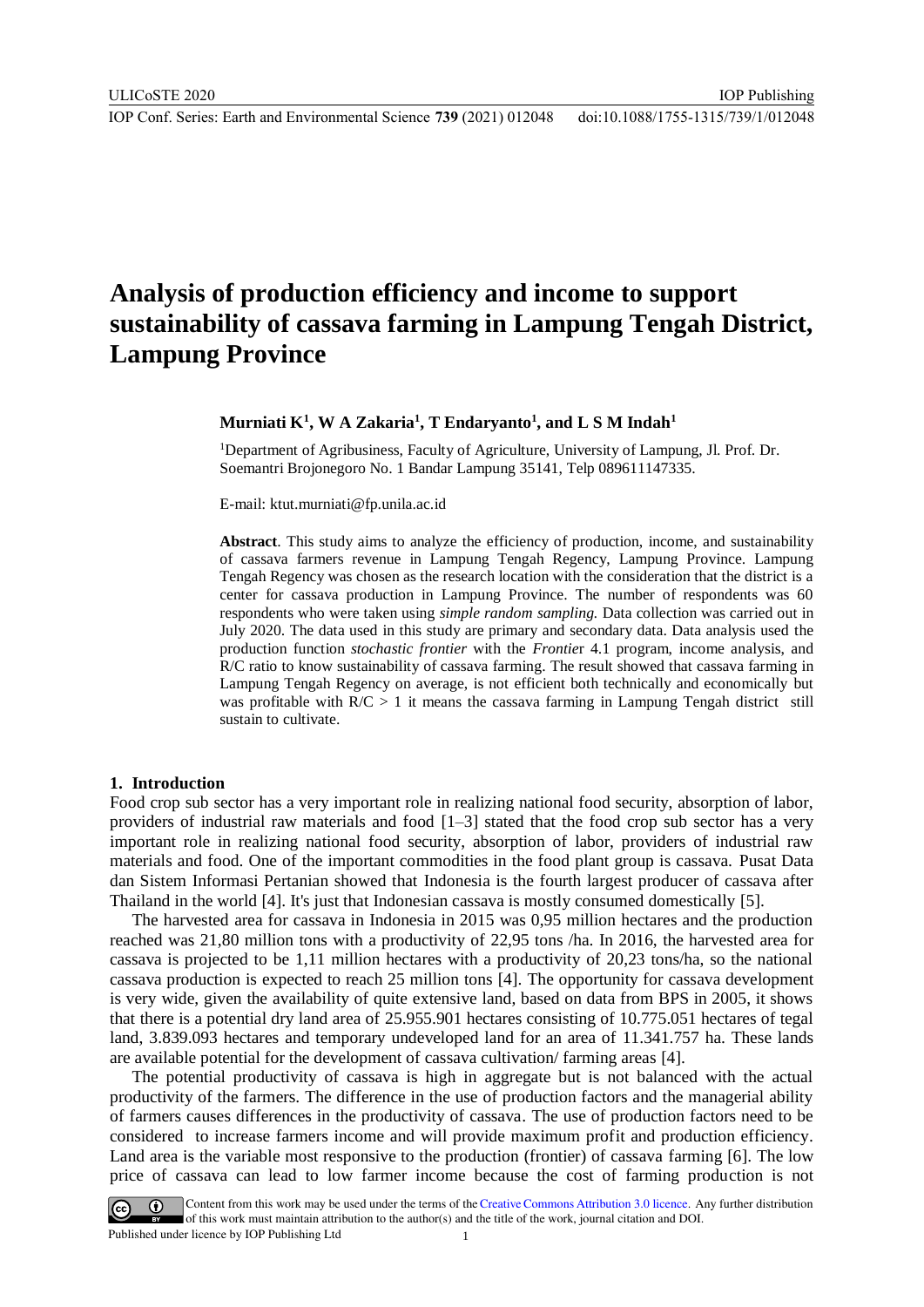| ULIC <sub>o</sub> ste 2020                                   |  |                                | <b>TOP Publishing</b>        |
|--------------------------------------------------------------|--|--------------------------------|------------------------------|
| $\mathbf{r} \cap \mathbf{r} \cap \mathbf{r} \cap \mathbf{r}$ |  | $\equiv$ 30. (303.1), 01.30.10 | 1.11010000177771777010000000 |

proportional to the income earned. Based on the survey on the field the ability of farmers to detect farming problems is still low, while the success of farming is determined by the decisions taken. The allocation of the use of production factors needs to be considered in order to achieve production efficiency, increase productivity and income.

Coelli [7] stated three sources of productivity growth, namely technological changes, increased technical efficiency and economies of scale. Kumbhakar [8] examined the relationship between technical efficiency and productivity, namely that commodity production is affected by efficient input allocation, or the absence of technical inefficiency problems and agricultural production factors. Based on these problems, it is necessary to conduct research on the efficiency of cassava farming production in Lampung Province.

So many research about production efficiency and income, but the research about the relation between production efficiency and income to farming sustainability has not been widely carried out. Therefore, this research objective is to analyze the efficiency of production, income, and sustainability of cassava farmers revenue in Lampung Tengah Regency, Lampung Province.

#### **2. Research Method**

This research was conducted in Bandar Agung Village of Terusan Nunyai sub-district of Lampung Tengah Regency, Lampung Province. The location of this study was determined purposively with the consideration that Lampung Province is the largest cassava producing province in Indonesia. The research time on July 2020. This study used a survey method at the location of cassava production centers in Lampung Province. The sample farmers were estimated to be 60 cassava farmers who were taken by *simple random sampling*. Analysis of the data used to answer the first objective of cassava farming used the production function *stochastic frontier* with the frontier 4.1 program using computer assistance. The *stochastic frontier* production function model for efficiency and technical inefficiency in cassava farming is as follows.

|  | $\ln Y = \ln b0 + b1\ln X1 + b2\ln X3 + \cdots + b9\ln X9 + b1\ln Z1 + b2\ln Z2 + b3\ln Z3 + b4\ln X$ |  |
|--|-------------------------------------------------------------------------------------------------------|--|
|  |                                                                                                       |  |

| $=$ Cassava production (kg)      | Z <sub>3</sub> | $=$ Farming experience             |
|----------------------------------|----------------|------------------------------------|
| $=$ Intercept                    |                | (years)                            |
| $=$ Estimator variable parameter | Z4             | $=$ Participation in counseling    |
| /regression coefficient          | Z5             | $=$ Number of dependents (person)  |
| $=$ Land area (ha)               | Z <sub>6</sub> | $=$ Distance to factory (km)       |
| $=$ Seed (kg)                    | ei             | $=$ Errors due to random factors   |
| $=$ NPK fertilizer (kg)          | Ui             | $=$ Technical inefficiency factors |
| $=$ Urea fertilizer (kg)         |                |                                    |
| $=$ SP36 fertilizer (kg)         |                |                                    |
| $=$ KCl fertilizer (kg)          |                |                                    |
| $=$ Pesticides (gba)             |                |                                    |
| $=$ Labor (HOK)                  |                |                                    |
| $=$ Age of farmer (years)        |                |                                    |
| $=$ Formal education level       |                |                                    |
| Farmer (years)                   |                |                                    |
|                                  |                |                                    |

Van Passel et al [9] describe factors affecting technical inefficiencies related to age, education, experience, credit and markets. Similar research also performed by Fauziyah, Baree, and Nahraeni et al [10]; [11]; [12]. Economic efficiency is obtained by using cost function parameter estimation. The variable used is the weighted price of each variable using the formula for the total cost of each input divided by the production of each farmer. The function of the overall economic efficiency estimation model can be written as follows :

|--|--|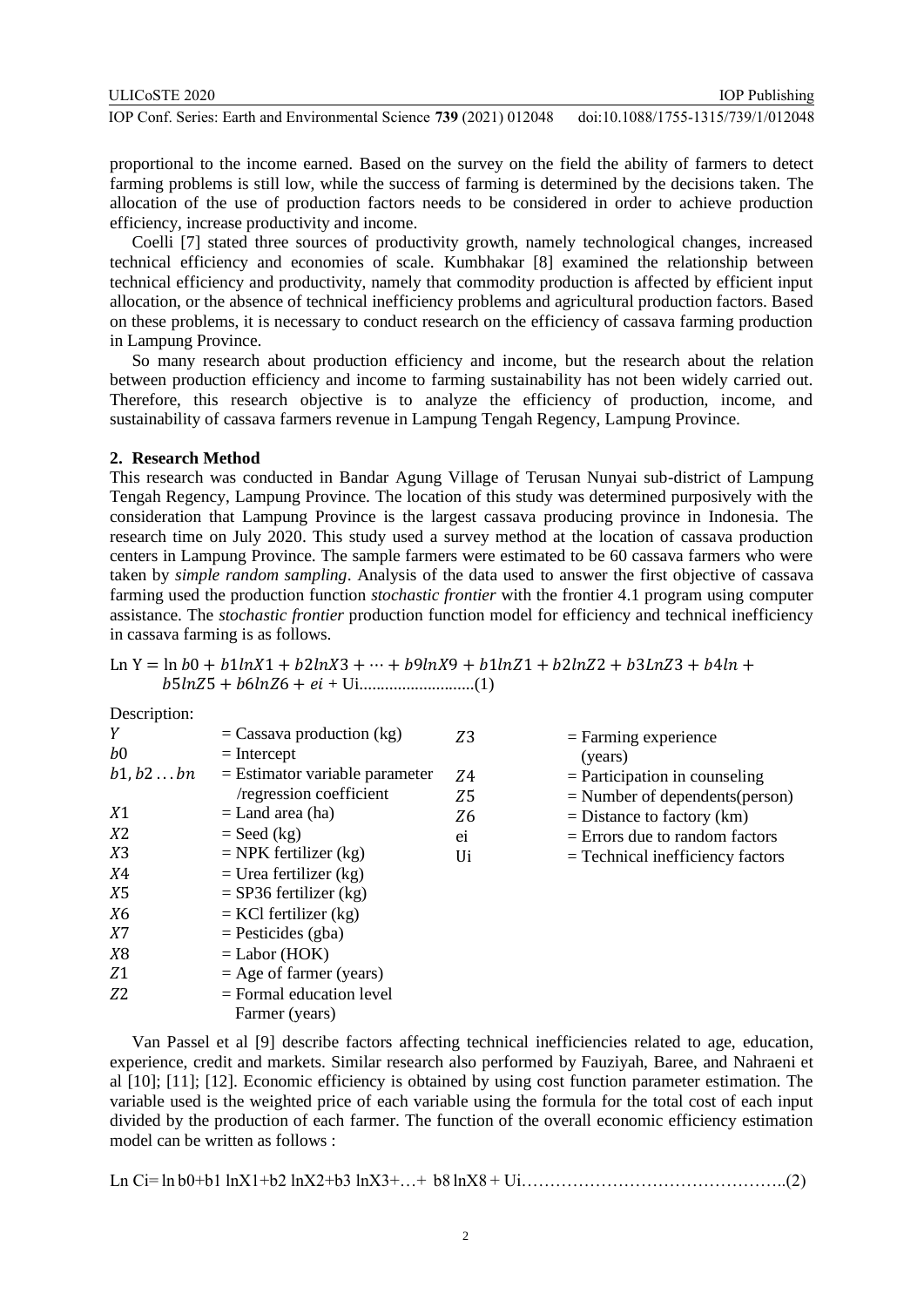IOP Publishing

IOP Conf. Series: Earth and Environmental Science **739** (2021) 012048 doi:10.1088/1755-1315/739/1/012048

Description:

| Сi             | $=$ Total production cost (Rp)      | X5         | $=$ SP36 fertilizer price (Rp/ kg) |
|----------------|-------------------------------------|------------|------------------------------------|
|                |                                     |            |                                    |
| X1             | $=$ Land rental price (Rp / ha)     | X6         | $=$ KCl fertilizer price (Rp/kg)   |
| X2             | $=$ Seed price (Rp / kg)            | <i>X</i> 7 | $=$ Pesticide price (Rp/kg)        |
| X <sub>3</sub> | $=$ NPK fertilizer price (Rp / kg)  | X8         | $=$ Labor price (Rp/kg)            |
| <i>X</i> 4     | = Urea fertilizer price $(Rp / kg)$ | b          | $=$ Regression coefficient         |
|                |                                     | Ηi         | $= error$                          |

Results obtained from application *frontier* 4.1 with a cost function model is *Cost Efficiency* so that to get economic efficiency uses the formula: Description:

|                      | DUSCHIPHON.             |
|----------------------|-------------------------|
| $EE = \frac{1}{2}$ . | $=$ Economic efficiency |
|                      | $=$ Cost efficiency     |

Analysis of price efficiency or allocative efficiency is obtained from the calculation of economic efficiency divided by technical efficiency written with the formula:

 = ………………………...................(4)

Description :

 $EH$  = Price efficiency

 $EE$  = Economic efficiency

 $ET = Technical efficiency$ 

The income analysis is calculated to see how much the farmer's income is and the R/C value of cassava farming to see the feasibility of farming to calculate income using the following formula:

Description :

 $\pi$  = Farmer income  $TR = Total revenue (Rp)$  $TC = Total Cost (Rp)$  $Y =$ Output (kg)

Py = Price of cassava (Rp)<br>  $X =$  Input (kg))  $=$  Input (kg) )  $Px = Input Price (Rp)$ 

The R / C formula used is:

$$
R/C = \frac{TR}{TC} \tag{7}
$$

Description:

 $R / C$  = Ratio revenue and cost  $TR = Total Revenue or total revenues (Rp)$  $TC = Total Cost (Rp)$ 

### **3. Results And Discussion**

#### *3.1. Analysis of Cassava Production Efficiency*

Based on Table 1 the variables that have a significant effect on production in Lampung Tengah Regency are the variable land area  $(X1)$ , seeds  $(X2)$ , NPK fertilizer  $(X3)$ , KCL fertilizer  $(X6)$ , pesticides.  $(X7)$ , and labor  $(X8)$ . The urea  $(X4)$  and SP36  $(X5)$  fertilizer variables did not significantly affect production, meaning that the use of fertilizers was not efficient. The use of inefficient fertilizers needs to be paid attention to the dosage and time of fertilization. Based on the regression results in Table 1, the production function is *frontier* as follows:

Ln Y: 7,8280 + 0,3825 lnX1 + 0,2953 lnX2 + 0,0129 lnX3 + 0,0032 lnX4 +0,0029 lnX5 -0, 0065 lnX6 – 0,0230 lnX7 + 0,2972 lnX8 + Ui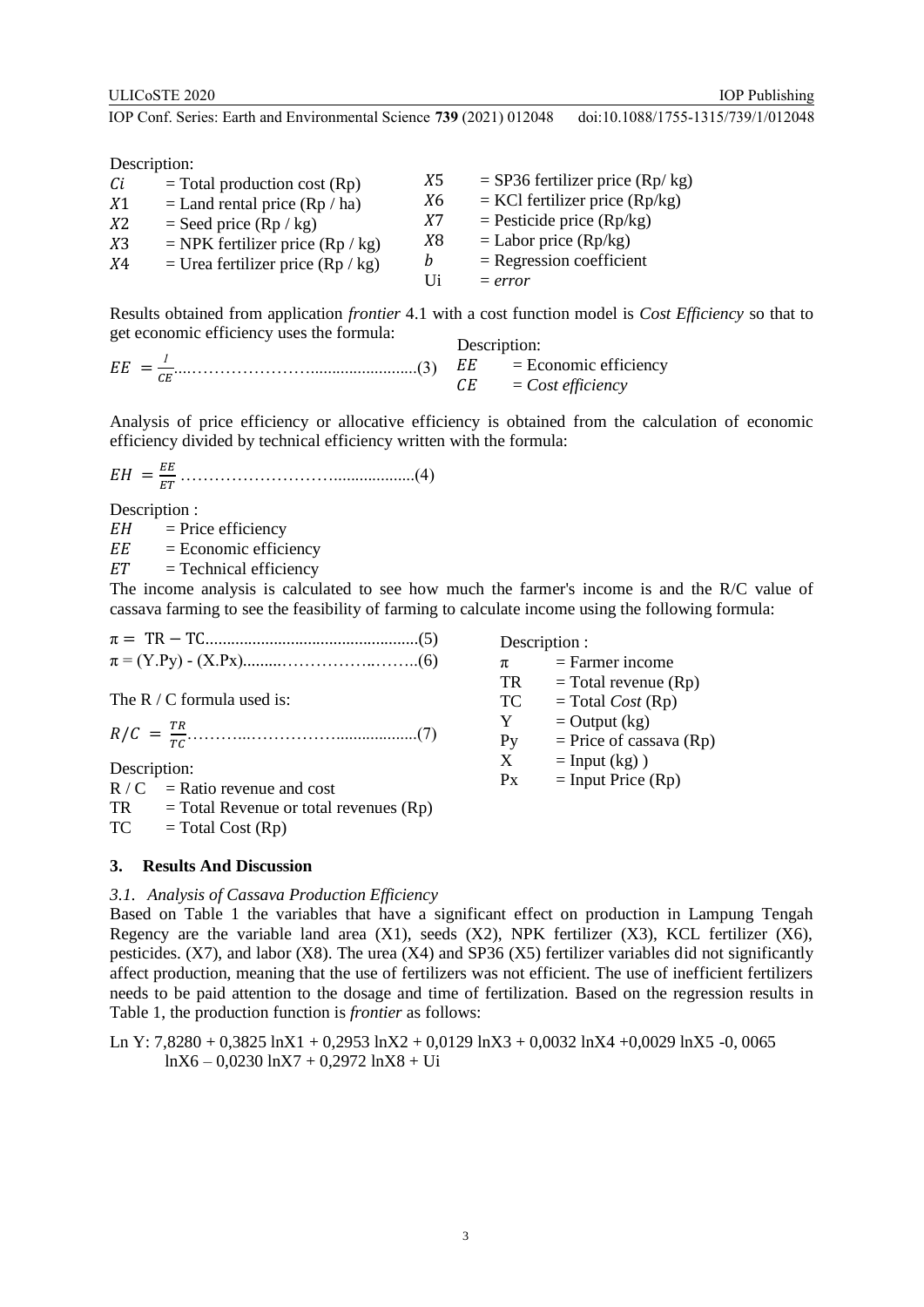|                                                        |                                                | Lampung Tengah |  |  |
|--------------------------------------------------------|------------------------------------------------|----------------|--|--|
| Variable                                               | Coefficient                                    | t-ratio        |  |  |
| Intercept                                              | 7,8280 ***                                     | 19,6829        |  |  |
| Land area $(X1)$                                       | $0.3825$ ***                                   | 5,4839         |  |  |
| Seeds $(X2)$                                           | $0.2953$ ***                                   | 4.2013         |  |  |
| NPK Fertilizer $(X3)$                                  | $0.0129$ ***                                   | 2.9858         |  |  |
| Urea fertilizer (X4)                                   | 0.0032                                         | 1.4671         |  |  |
| SP36 Fertilizer (X5)                                   | 0.0029                                         | 0.4637         |  |  |
| KCl Fertilizer (X6)                                    | $-0.0065$ ***                                  | $-3.8502$      |  |  |
| Pesticides $(X7)$                                      | $-0.0230$ ***                                  | $-6.6436$      |  |  |
| Labor $(X8)$                                           | $0.2972$ ***                                   | 18.0172        |  |  |
| sigma-squared                                          | $0.6417$ ***                                   | 8,1777         |  |  |
| Gamma                                                  | $1,0000***$                                    | 3,5728         |  |  |
| OLS Log Likelihood                                     | $-22,2586$                                     |                |  |  |
| Log Likelihood MLE                                     | $-3.8368$                                      |                |  |  |
| Source: Primary data, processed research results, 2020 |                                                |                |  |  |
| Information:                                           | $* = 90\%$ confidence level (t-table = 1.6630) |                |  |  |
|                                                        | $**$ = 95% confidence level (t-table = 1.9833) |                |  |  |
|                                                        | *** = 99 % (t-table = 2,6349)                  |                |  |  |

**Table 1**. Estimation results of the production function of *stochastic frontier* cassava farming in Lampung Tengah Regency in 2020.

The results of the *stochastic frontier* production test can produce the factors that affect the production of cassava farming and the level of technical efficiency of each farmer. The distribution of the technical efficiency of cassava farming in Lampung Tengah Regency in 2020 is presented in Table 2.

| <b>Technical Efficiency</b> | Lampung Tengah  | Information |                 |
|-----------------------------|-----------------|-------------|-----------------|
|                             | Amount (people) | (% )        |                 |
| < 0.70                      | 31              | 51,67       | Not efficient   |
| $0,70-0,90$                 | 20              | 33,33       | Quite efficient |
| > 0.90                      | 9               | 15,00       | Very efficient  |
| Total                       | 60              | 100.00      |                 |
| Average                     | 0,70            |             |                 |
| Min                         | 0,15            |             |                 |
| Max                         | 1.00            |             |                 |

**Table 2**. The distribution of the efficiency level of cassava farming in Lampung Province.

Source: Primary data, processed research results, 2020

Based on Table 2, cassava farming in Lampung Tengah Regency is on average quite technically efficient with a value of 0,70. However, most of them are not efficient. The average efficiency level value of 0,70 means that farmers still have the opportunity to increase their efficiency by 30 percent.Similar research on technical efficiency, Fauziyah [10] on tobacco in Madura provides a technical efficiency index between 0,56 to 0,99 with an average of 0,78. Saptana, Daryanto, Daryanto and Kuntjoro [13] found that the average technical efficiency was 0,90 for Central Java red chili. A study by Banani and Koestiono [14] on shallots in Brebes found that technical efficiency levels ranged from 0,65 to 0,99, with an average of 0,80. Darmansyah, Sukiyono and Sugiarti [15] on Cabbage in Rejang Lebong Regency produces technical efficiency between 0,78 to 0.99, with an average value of 0,91. Meanwhile, Abiola and Daniel (2014) examined the technical efficiency of melons in Nigeria giving an index between 0,43 to 0,97, with an average of 0,84. A study conducted by Baree [11] on onions in Bangladesh produced a technical efficiency index ranging from 0,58 to 0,99 with an average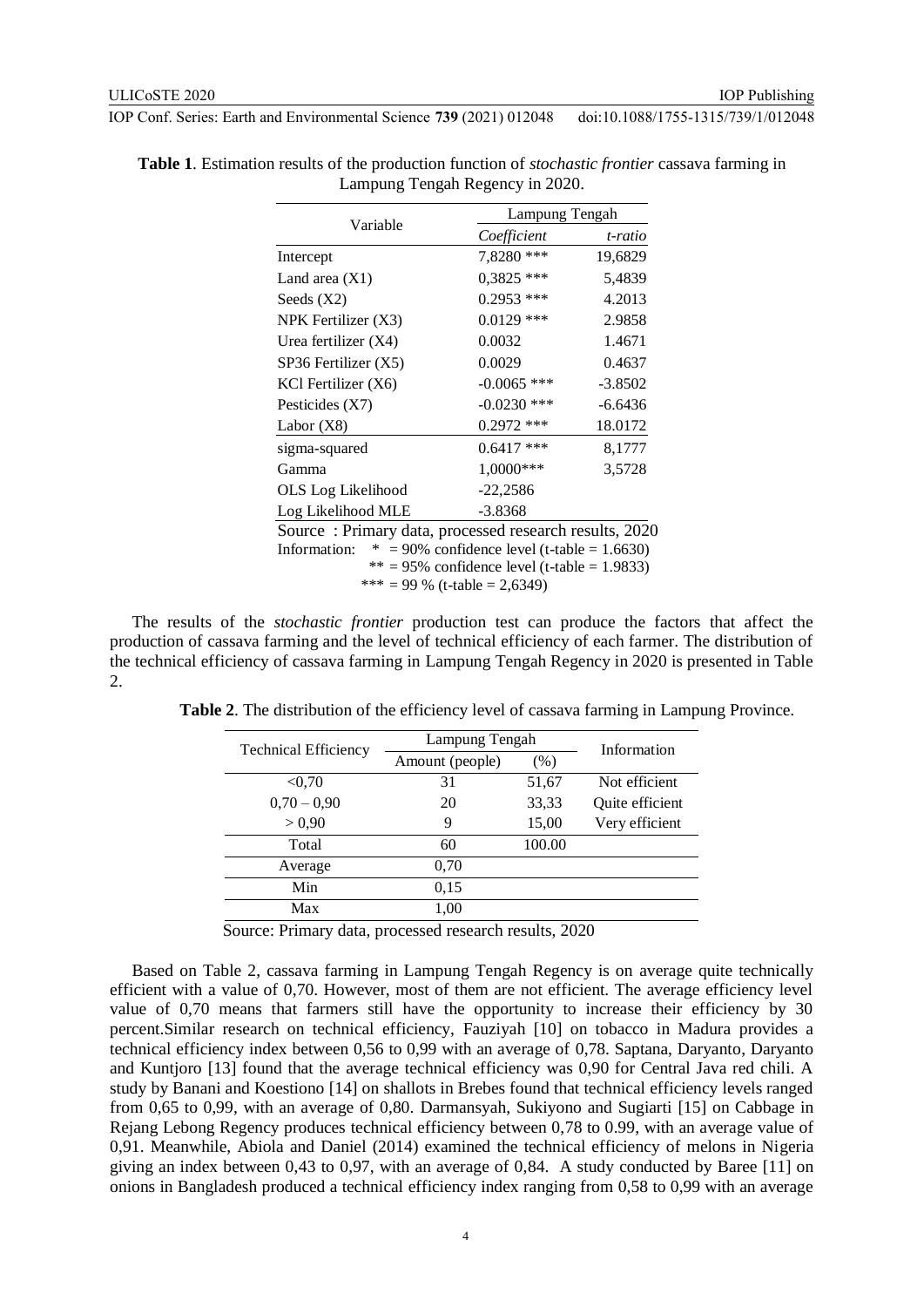of 0,83. A study by Taiwo, Dayo and K. O B [16] about the technical efficiency of cassava in Nigeria resulted in a technical efficiency level ranging from 0,42 to 0,97 with an average of 0,904. Kareem and Isgn [17] regarding the technical efficiency of cassava in Ghana produced a technical efficiency level of between 9,1 to 99,6 with an average of 95,6. This efficiency value means that cassava farmers in Lampung Tengah can still improve technical efficiency by 30 percent.

Technical efficiency can be increased by fostering ideal cropping patterns and cultivating seedlings. The majority of the cassava spacing applied by farmers in Lampung Tengah Regency was 50 cm x 50 cm and 30 cm x 40 cm. Based on the recommendation of cropping patterns in monocultures, the ideal can be done with a distance of  $1 \text{ m} \times 1 \text{ m}$ ;  $1 \text{ m} \times 0.8 \text{ m}$ ;  $1 \text{ m} \times 0.75 \text{ m}$  and  $1 \text{ m}$ x 0,7 m. Whereas for less fertile soils, dense spacing is used 1 m x 0,5 m, 0,8 m x 0,7 m. Multiple row spacing in an intercropping planting pattern that supports cassava plants planted at a spacing of 0,6 m x 0,7 m x 2,6 m [18]. Spacing that is too dense will affect the decline in production. Then to use the seeds must be in the form of stem cuttings from the bottom to the middle. To achieve the cropping pattern and superiority of a cassava seed, it is necessary to have an educational strategy for farmers to be able to add insight and knowledge, so that it can influence production results more optimally.

| Variable                                                   |                                                 | Lampung Tengah |  |  |
|------------------------------------------------------------|-------------------------------------------------|----------------|--|--|
|                                                            | Coefficient                                     | t-ratio        |  |  |
| Intercept                                                  | 7,8280 ***                                      | 19,6829        |  |  |
| Age $(Z1)$                                                 | $-0,1432$                                       | $-0,3791$      |  |  |
| Level education (Z2)                                       | 0,0788                                          | 0,3305         |  |  |
| Farming experience (Z3)                                    | $-0,1138$                                       | $-0,5795$      |  |  |
| Number of dependents (Z4)                                  | $1,0187$ ***                                    | 3,3586         |  |  |
| Participating farmer (Z5)                                  | $-1,1454$                                       | $-1,6673$      |  |  |
| Distance to factory $(Z6)$                                 | $-0,7300*$                                      | $-1,9169$      |  |  |
| sigma-squared                                              | $0.6417$ ***                                    | 2,7071         |  |  |
| Gamma                                                      | $1,0000$ ***                                    | 1,5708         |  |  |
| Log Likelihood OLS                                         | $-22,2586$                                      |                |  |  |
| Log Likelihood MLE                                         | $-3,8368$                                       |                |  |  |
| : Primary data, processed research results, 2020<br>Source |                                                 |                |  |  |
| Information:<br>∗                                          | $= 90\%$ confidence level (t-table $= 1.6630$ ) |                |  |  |
| $**$                                                       | $= 95\%$ confidence level (t-table $= 1.9833$ ) |                |  |  |
| ***                                                        | $= 99 \%$ (t-table $= 2,6349$ )                 |                |  |  |

**Table 3**. Estimated parameters of technical inefficiency factors of cassava farmers in Lampung Tengah Regency in 2020.

These factors are technical inefficiency factors which are analyzed using the technical inefficiency model of the *stochastic frontier* production function. Estimated parameters of factors affecting the technical inefficiency of cassava farming are presented in Table 3. Based on the results in Table 3, the gamma value in Lampung Tengah Regency is 1,000, which means that 1,000 percent of the errors in the stochastic frontier production function are caused by technical inefficiency. The variables that affect the technical inefficiency factor in Lampung Tengah Regency are the number of dependents (Z4) and the distance to the factory (Z6).

The results of the calculation of Table 3 show that the variables that have a significant effect on cassava production are the number of dependents (Z4) and the distance to the factory (Z6), while other variables have no significant effect. The t-count value of the number of dependents (Z4) is greater than the t-table, which is 3,3586. These results indicate that the variable number of dependents of cassava farmer families in Lampung Tengah Regency has a significant effect on cassava production with a confidence level of 99 percent. This means that if the number of family dependents is increased by one percent, it will reduce the level of efficiency by 1,0187 percent.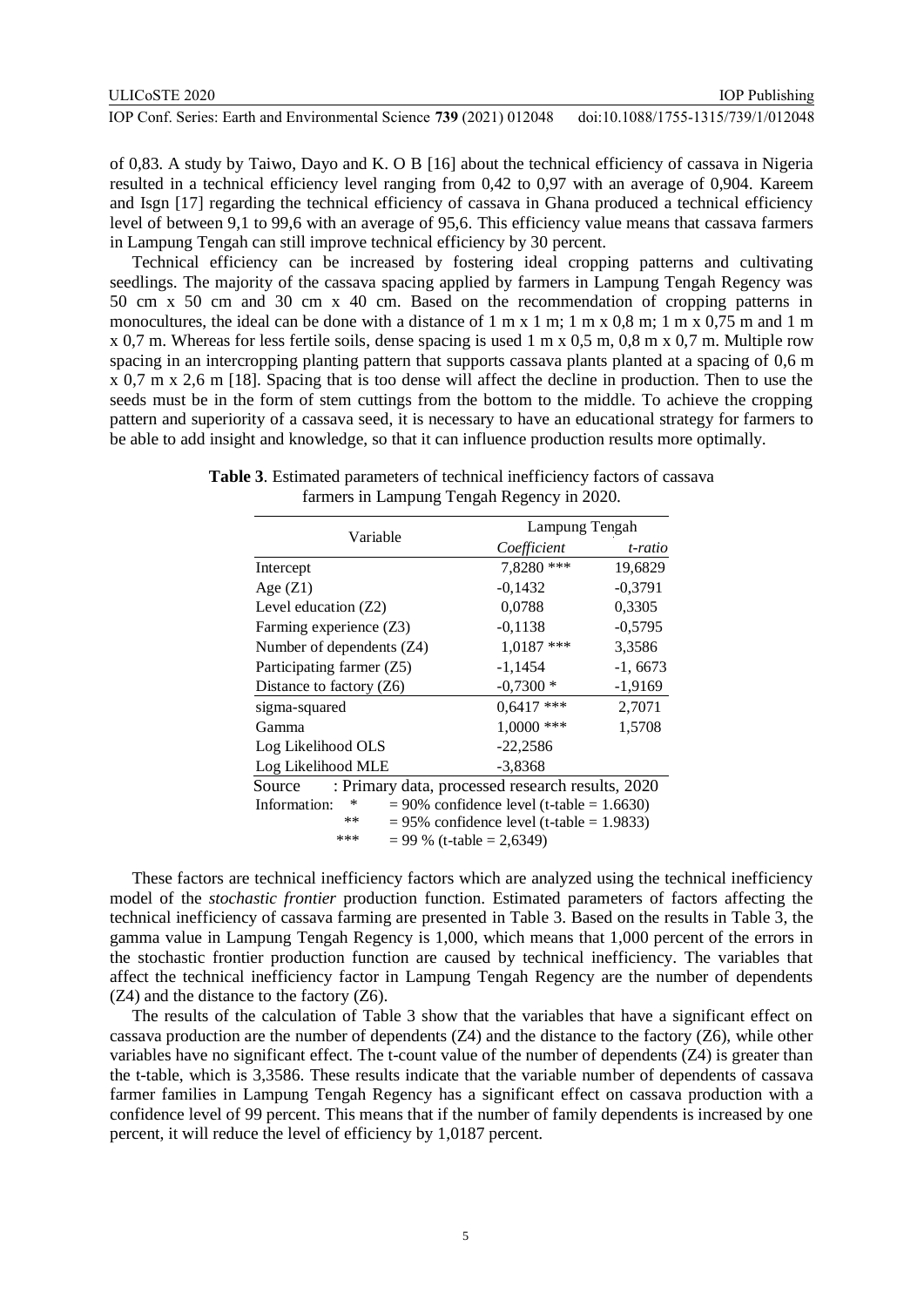| Variable                                                    | Lampung Tengah |           |  |
|-------------------------------------------------------------|----------------|-----------|--|
|                                                             | coefficient    | t-ratio   |  |
| Intercept                                                   | 14,9370 ***    | 12,0278   |  |
| Land rental price / output $(X1)$                           | 0,3222         | 1,0006    |  |
| Seed / output price $(X2)$                                  | $-0.0632$      | $-0,2635$ |  |
| Price of NPK fertilizer / output $(X3)$                     | $0,0353**$     | 2,5965    |  |
| Price of urea / output fertilizer $(X4)$                    | $-0.0422$      | $-1,3970$ |  |
| Price of fertilizer SP36 / output $(X5)$                    | $0,0572$ ***   | 4,6989    |  |
| Price of KCl / output fertilizer $(X6)$                     | $0,0335*$      | 1,9986    |  |
| Pesticide price / output $(X7)$                             | $0.0556*$      | 1,9425    |  |
| Labor / output wage $(X8)$                                  | $-0.0393**$    | $-2,2494$ |  |
| sigma-squared                                               | $0,7254$ ***   | 3,5001    |  |
| Gamma                                                       | $0,8890$ ***   | 9,4821    |  |
| Log Likelihood OLS                                          | $-49,8120$     |           |  |
| Log Likelihood MLE                                          | $-48,1753$     |           |  |
| : Primary data, processed research results, 2020.<br>Source |                |           |  |
| $* = 90\%$ confidence level (t-table = 1.6759)<br>Note:     |                |           |  |
| ** = 95% confidence level (t-table = 2.0086)                |                |           |  |
| *** = confidence level 99% (t-table = 2.6778)               |                |           |  |

**Table 4**. Estimation results of the production cost function of *stochastic frontier* cassava farming in Lampung Tengah Regency in 2020.

Based on Table 4, the variables that have a significant effect on the profits of cassava farming in Lampung Tengah are the price of NPK fertilizer/output  $(X3)$ , the price of fertilizer SP36 / output  $(X5)$ , the price of KCl/fertilizer output  $(X6)$ , pesticide price / output  $(X7)$  and wages for labor / output  $(X8)$ . Economic efficiency is obtained through an analysis of the cost of production inputs using weighted prices, namely by dividing the variable costs of inputs by the total production. Based on the results in Table 4, the frontier production cost function is as follows:

Ln C: 14,9370 + 0,3222 lnX1 – 0,0632 lnX2 + 0,0353 lnX3 – 0,0422 lnX4 + 0,0572 lnX5 + 0,0335  $lnX6 + 0.0556 lnX7 - 0.0393 lnX8 + Ui.$ 

| Table 5. Distribution of the economic efficiency of cassava farming in Lampung Tengah Regency in |  |
|--------------------------------------------------------------------------------------------------|--|
| 2020.                                                                                            |  |

| Amount | $(\%)$         | Information             |               |
|--------|----------------|-------------------------|---------------|
|        |                |                         |               |
|        |                |                         |               |
| 16     | 26,66          | Quite efficient         |               |
| 0      | 0.00           | Very efficient          |               |
| 60     | 100,00         |                         |               |
| 0.46   |                |                         |               |
| 0,14   |                |                         |               |
| 0,88   |                |                         |               |
|        | (person)<br>44 | Lampung Tengah<br>73,34 | Not efficient |

Source : Primary data, processed research results, 2020

The results of the analysis show that the constant in the model that affects the economic efficiency factor is 14,9370 with the t-count value greater than the t-table, meaning that the variable value of land rental price/kg, the price of seeds/kg, the price of NPK/kg, the price of urea/kg, the price of SP36/kg, the price of KCl/ kg, the price of pesticides/kg, and the price of labor / kg are equal to zero then the value of farming profits cassava amounted to 14,9370 percent. The results of the estimation of the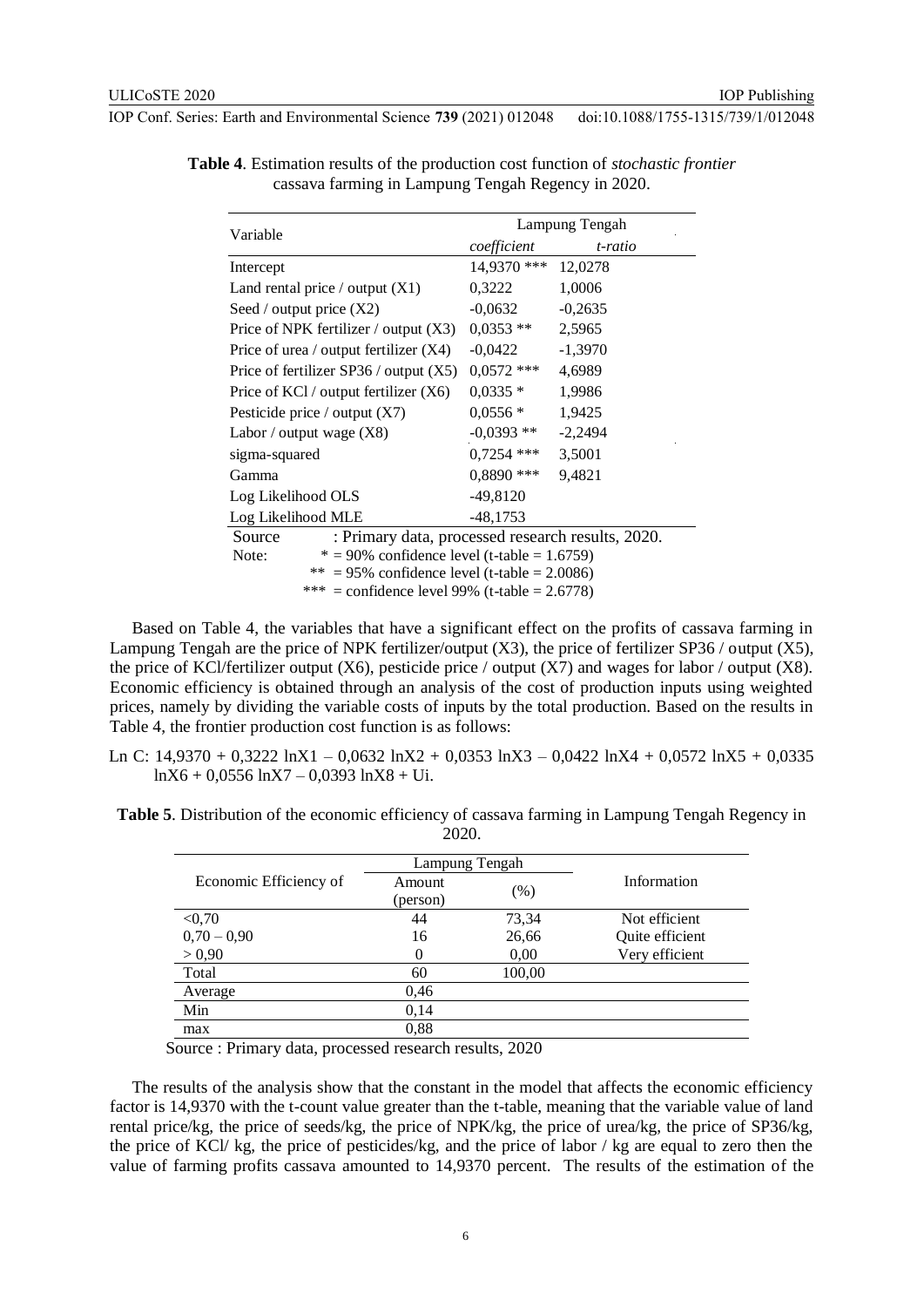production cost function of *stochastic frontier* cassava farming in Lampung Tengah Regency are presented in Table 5.

After obtaining the results of the factors that affect the benefits of cassava farming, it will be obtained the value of economic efficiency. Based on Table 5, the average cassava farming is not economically efficient (0,46). This is because farmers are less able to allocate inputs properly so that they are not able to equalize input prices with marginal products. Although allocatively (price) it is efficient. The distribution of price efficiency in Lampung Tengah Regency is presented in Table 6.

**Table 6**. Distribution of the efficiency of cassava farming prices in Lampung Tengah Regency in 2020.

| Price         |                    | Lampung Tengah |                 |
|---------------|--------------------|----------------|-----------------|
| efficiency    | Amount<br>(people) | (% )           | Information     |
| < 0.70        | 21                 | 35,00          | Not efficient   |
| $0.70 - 0.90$ | 15                 | 25.00          | Quite efficient |
| > 0.90        | 24                 | 40.00          | Very efficient  |
| Total         | 60                 | 100.00         |                 |
| Average       | 0.96               |                |                 |
| Min           | 0.15               |                |                 |
| Max           | 1.00               |                |                 |

Source: Primary data, processed research results, 2020.

Based on the results of research the efficiency distribution of cassava farming prices in Lampung Tengah Regency, it was obtained 35 percent with an average of 0,96 in Lampung Tengah Regency. This means that cassava farming is included in the very efficient category in terms of price.

#### *3.2. Cassava Farming Income*

In this research, apart from discussing production efficiency, it also discusses the income of cassava farming in Lampung Tengah Regency, Lampung Province. Income is measured as revenue minus production costs. Analysis of cassava farming income is presented in Table 7.

|                         |            |              |           | Lampung Tengah    |  |
|-------------------------|------------|--------------|-----------|-------------------|--|
| Description             | Unit       | Price $(Rp)$ |           | Farming per 1 ha  |  |
|                         |            |              | Amount    | Value $(Rp / yr)$ |  |
| <b>Revenue</b>          |            |              |           |                   |  |
| Production              | kg         | 957,25       | 22.270,99 | 21.318.907,44     |  |
|                         |            |              |           |                   |  |
| <b>Production Costs</b> |            |              |           |                   |  |
| <b>I. Cash Cost</b>     |            |              |           |                   |  |
| NPK fertilizer          | kg         | 2.959,01     | 327,77    | 969.865,67        |  |
| Urea fertilizer         | kg         | 2.376,31     | 366,13    | 870.049,62        |  |
| TSP/SP36 fertilizer     | kg         | 5.114,65     | 170,31    | 871.075,29        |  |
| <b>KCl Fertilizer</b>   | kg         | 5.694,69     | 200,97    | 1.144.439,18      |  |
| Pesticides              | <b>HOK</b> | 65.681,82    | 79,89     | 5.247.442,46      |  |
| TKLK                    | Rp         |              |           | 1.240.776,08      |  |
| Cost transportation     | Rp         |              |           | 69.615,14         |  |
| <b>PBB</b>              |            |              |           | 10.911.498,72     |  |
| <b>Cash Cost Amount</b> |            |              |           |                   |  |
|                         |            |              |           |                   |  |

**Table 7**. Revenue, costs, income and R / C farming of cassava in Lampung Tengah 2020.

**II. II. Cost Calculated**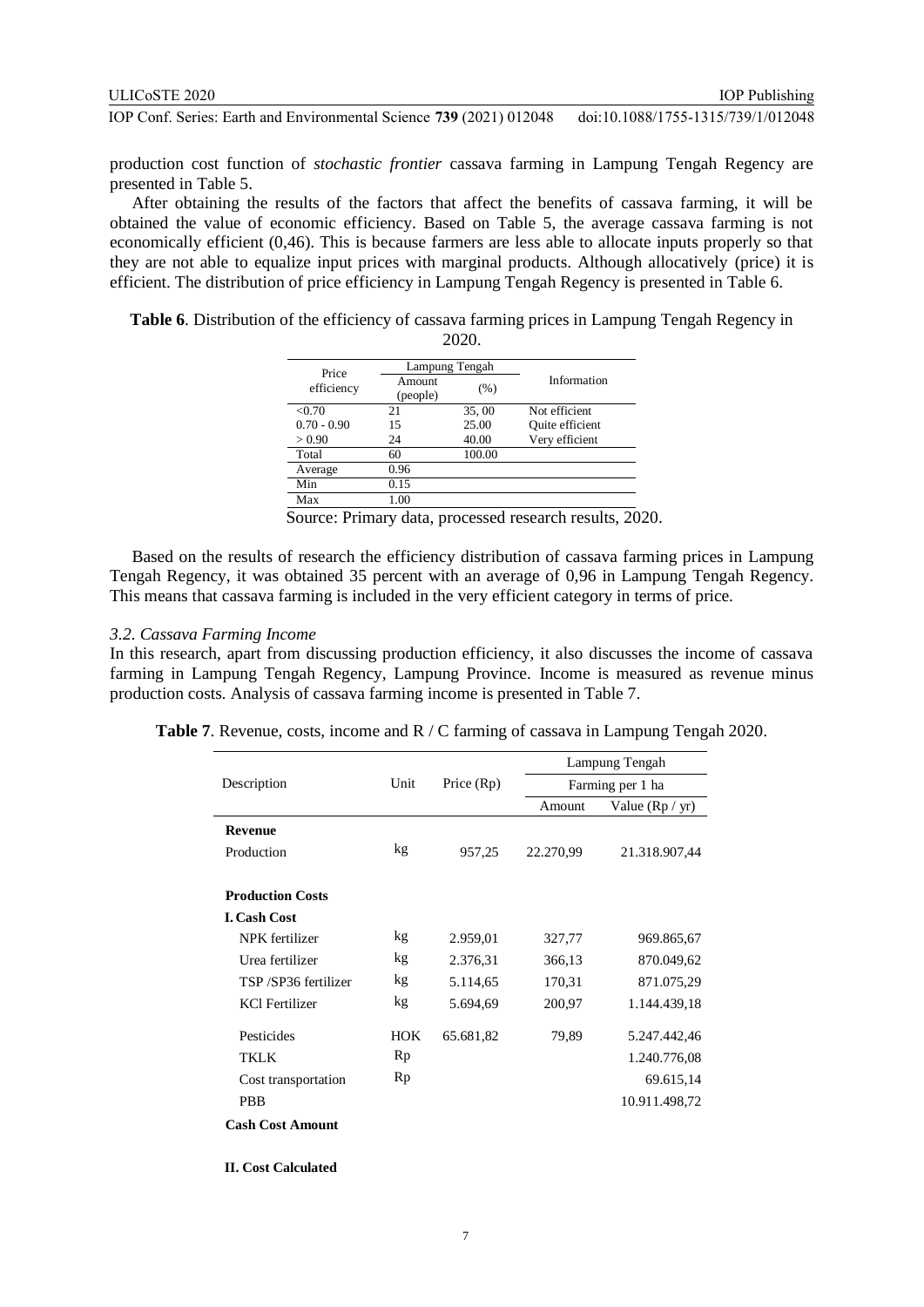IOP Publishing

IOP Conf. Series: Earth and Environmental Science **739** (2021) 012048 doi:10.1088/1755-1315/739/1/012048

| Seedlings<br>Land rent                               | kg<br>Rp  | 6.318,06  | 407,25 | 2.573.040,18<br>6.172.391,86 |
|------------------------------------------------------|-----------|-----------|--------|------------------------------|
| <b>TKDK</b><br>Depreciation of                       | HOK<br>Rp | 65.681,82 | 9,68   | 635.718,11                   |
| Equipment                                            |           |           |        | 151.038,92                   |
| <b>Cost Calculated Amount</b>                        |           |           |        | 9.532.189,07                 |
| <b>III.</b> Cost Amount                              |           |           |        | 20.443.687,79                |
| <b>Income</b>                                        |           |           |        |                              |
| L. Income on Cash Costs<br>II. Income on Costs       |           |           |        | 10.407.408,72                |
| Amount.                                              |           |           |        | 875.219,65                   |
| <b>R/C</b> on Cash Costs                             |           |           |        | 1,95                         |
| <b>R/C</b> on Cost Amount                            |           |           |        | 1,04                         |
| ayyaay Du'urayy data waaqayah wuqaaqaad waxylta 2020 |           |           |        |                              |

Source: Primary data, research processed results, 2020

Based on Table 7, it can be seen that the largest use of input costs is the cost of labor outside the family (TKLK). This is because in cassava farming, the process of cultivating the land, planting, and harvesting usually uses workers outside the family (TKLK). Cassava production in Lampung Tengah Regency is low (22,270 tons / ha), whereas the potential for cassava farming can reach 40 tons/ha. The low production of cassava in Lampung Tengah Regency is due to: the use of spacing and the use of fertilizers that are not in accordance with the recommendations and the use of seeds from the harvest (not native seeds-F1). Cassava farming income from cash costs in Lampung Tengah Regency is Rp10.407.408,72/ha with an R/C of 1,95, which means that the cost of one rupiah spent by the farmer for cassava farming in Lampung Tengah Regency will get a profit of Rp1,95.

#### *3.3. The sustainability of cassava in Lampung Tengah Regency*

The sustainability of technical farming can be seen from the efficiency of production and income. Based on the analysis results, cassava farming in Central Lampung is technically and economically inefficient, so the production is low and not optimal. The less of optimal production was caused by the use of spacing, seeds, and harvest age. The spacing used by the farmers, ranging from 0.5 x 0.5 and 0.3 x 0.4 m, was not following the recommendations and did not provide an optimal result. Recommendations from the Agricultural Research and Development Agency (IAARD) [19] are 1 x 1 m, 1 x 0.8 m, 1 x 0.75 m, and 1 x 0.7 m, adjusted to soil fertility level. The seeds used by farmers are seeds that come from previously harvested trees will reduce cassava productivity. In order to optimize productivity, farmers have to use new or original seeds (F1). Most of the farmers harvest the cassava at the age of 6 months, so the farmers' price is low. According to the Agricultural Research and Development Agency (2016), farmers tend to harvest cassava following the regular selling price. When cassava's price is high, farmers will harvest early even though the harvest age determines the water content and starch content of cassava. The older harvest age the less water content and more starch content. The harvest age recommendation by the IAARD is around 7-10 months [19]. The sustainability of cassava farming and increasing production efficiency and farmer income, educationis needed to farmers through strategies in the short term that can be taken through restructuring the use of production factors.

#### **4. Conclusion**

Cassava farming in Lampung Tengah Regency is mostly not technically efficient nor economically efficient. However, cassava farming in Lampung Tengah Regency is still worthy of being cultivated. In order to improve the sustainability of cassava farming in Lampung Tengah regency, the farmers need to get education about short term strategies and following the recommendations of cassava cultivation.